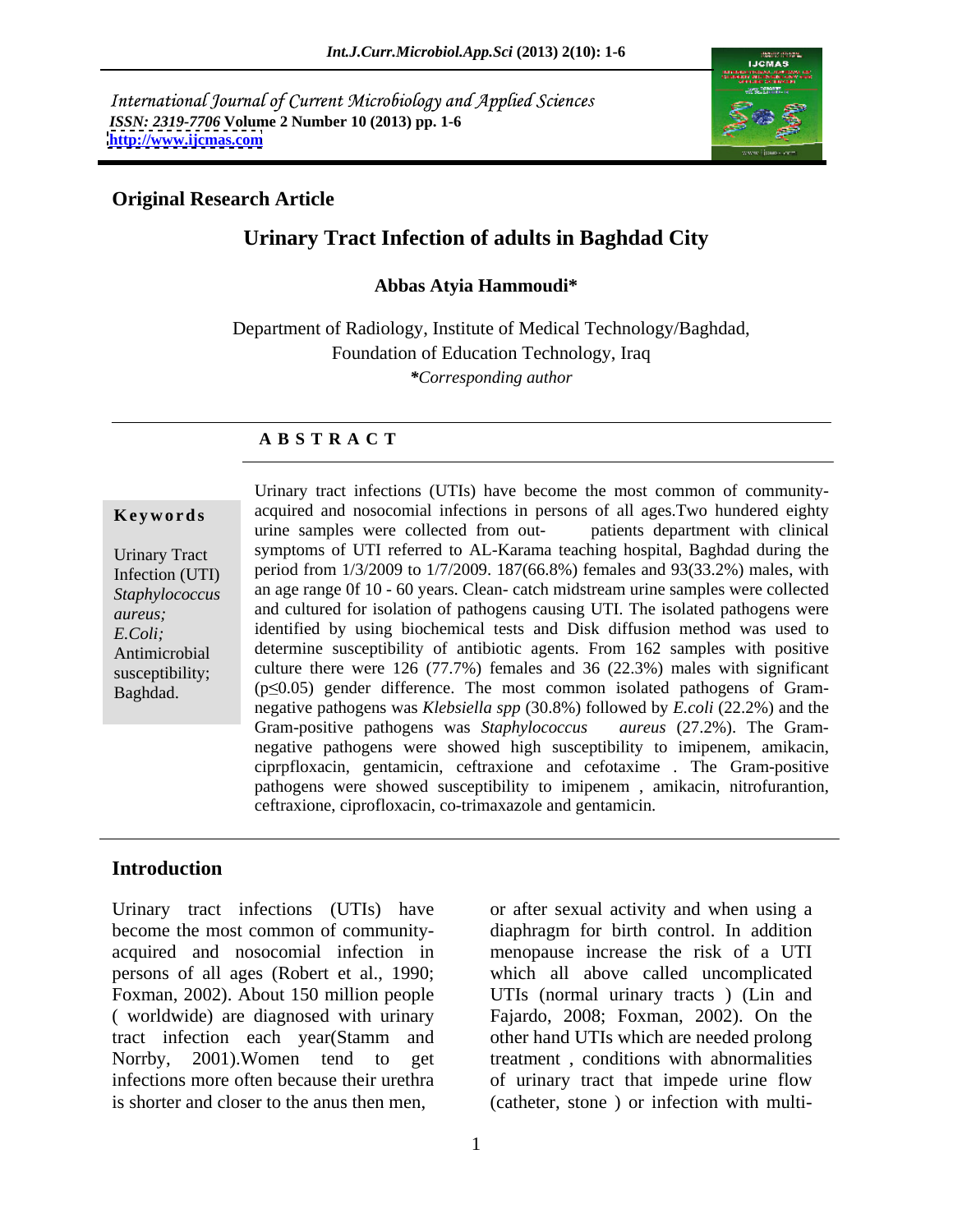drug resistant pathogens called Urine samples were mixed well by complicated UTIs . UTIs in men patients are considered complicated (Stapleton, microscope for wet mount preparation 2008). Nearly 95% of UTIs are caused by bacteria that typically multiply at the Antibiotics sensitivity was carried out by opening of the urethra and travel up to the using Muller-Hinton media(Ibn-Albetar bladder. Much less often, bacteria spread to the kidney from the blood stream

pathogenic agents causing UTI and to

Two hundred eighty urine samples were collected from outpatient department with clinical symptoms of UTIs referred to AL- Karama teaching hospital, Baghdad during the period from  $1/3/2009$  to  $1/7/2009$ . (5µg), amikacin (30µg), nitrofurantion<br>There were  $187(668\%)$  females and (300µg), co-trimaxazole (25µg), There were 187(66.8%) females and  $(300\mu g)$ , co-trimaxazole  $(25\mu g)$ ,<br>93(33.2%) males with an age range of gentamicin  $(10\mu g)$ , ampicillin  $(10\mu g)$ , 93(33.2%) males, with an age range of  $10 \square 60$  years.  $10 \square 60$  years.

specimens collection were given. Urine samples were collected in a sterile ,wide mouth leak proof container(5ml). Clean-<br>Result and Discussion catch midstream urine of the patients was

isolation of bacteria. The cultured plates motility test and other biochemical test (Colle *et al*., 1996).

centrifuge and examined under (urinalysis) followed by a Gram's stain. Research center, Baghdad- Iraq ).

(Ronald, 2002). Colonies of isolated bacteria were picked The aim of this study was to isolate and  $\frac{1}{2.5}$  m and suspended in to up with sterile loop and suspended in to up aim of sterile distilled water, the determine their antibiotics susceptibility streaked the surface of the plates. The pattern in the outpatients referred to AL- antibiotics disks were placed on the Karama teaching hospital, Baghdad, Iraq . inoculated plates with the help of sterile **Materials and Methods** 1995). After incubation, the diameters of up with sterile loop and suspended in to 2.5 ml of sterile distilled water, the suspension was taken by sterile swabs then pair of forceps. The plates were incubated at 35-37c for 24 hrs (Partick and Murray, clear zones around the antibiotics disks were measured to the nearest millimeter (NCCLS, 1998 ).

Good advices about guidelines for proper ceftriaxone  $(30\mu g)$ , and cefotaxime specimens collection were given Urine  $(10\mu g)$  (NCCLS, 1998). The antibiotics tested were ciprofloxacin (5µg), amikacin (30µg), nitrofurantion  $(300\mu g)$ , co-trimaxazole  $(25\mu g)$ , gentamicin (10µg), ampicillin (10µg), nalidixic acid (30µg), cephalothin (30µg), tetracycline (30µg), imipenem (10µg), ceftriaxone (30µg), and cefotaxime (10µg) (NCCLS, 1998 ) .

# **Result and Discussion**

collected and bring to the laboratory as In this study, out of 280 patient's samples; early as possible (Forbes *et al.*, 2007). 162 (57.9%) were showed to be urine All urine specimens were cultured directly showed to be no growth of pathogens on blood agar and MacConkey agar plates while 8 (2.8%) were showed contaminated (Mast Group Ltd. Merseyside, UK ) for urine culture. The distribution of isolated were examined after overnight incubation shown in table (1). There were 126 at 37 C (Collee *et al*., 1996 ) and were (77.7%) females and 36 (22.3%) males confirmed by oxidase test, catalase test, with a significant  $(p \le 0.05)$  gender culture positive and 110 (39.3%) were pathogens and their relation to sex was difference.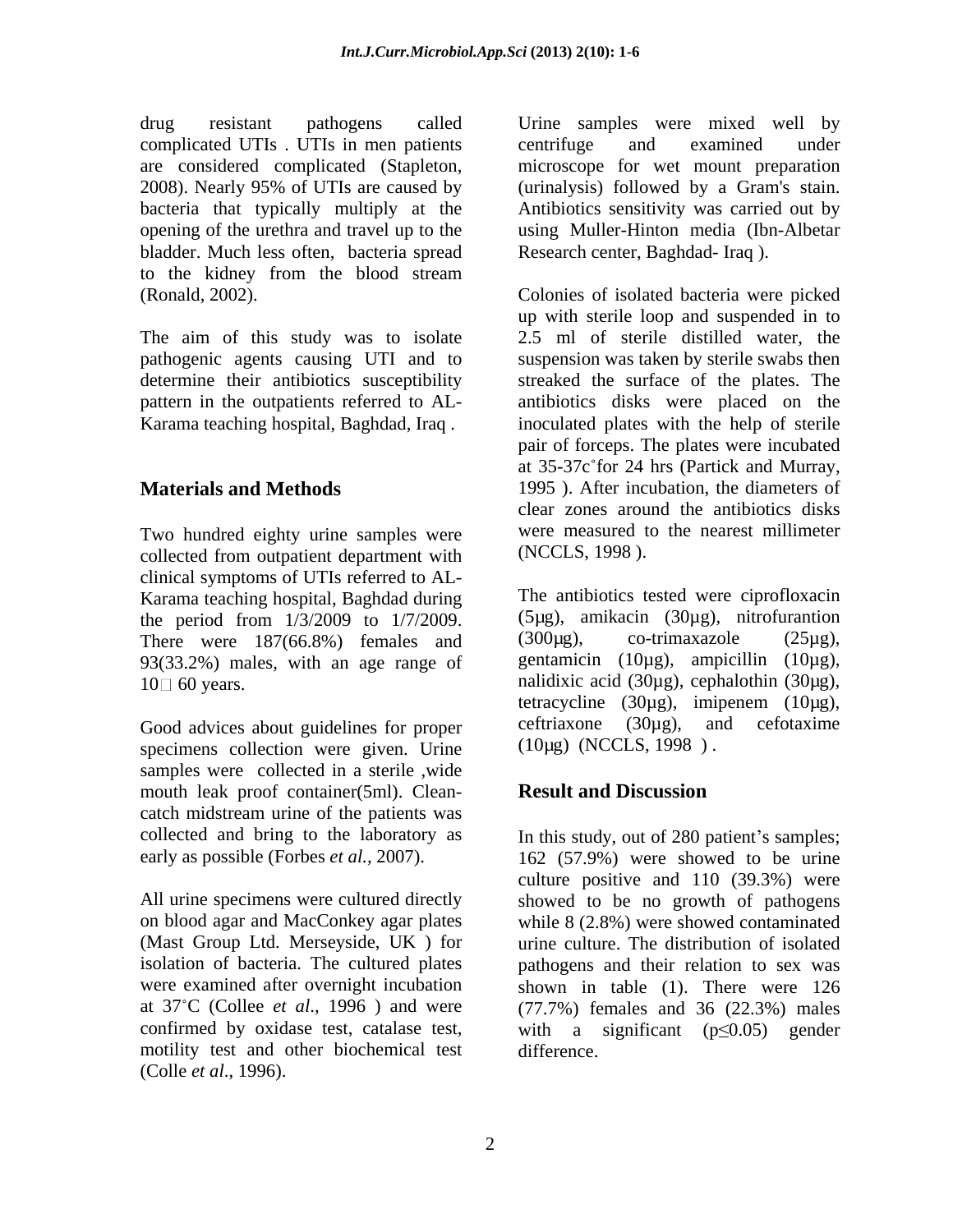| Age groun                                      | <b>Females</b>                   | Males                              |
|------------------------------------------------|----------------------------------|------------------------------------|
| $\mathbf{v}\rho\mathbf{u}$<br>y Caro           |                                  |                                    |
| 10.10<br>$10 - 17$                             |                                  | $\sim$                             |
| 20.20<br>$\overline{20}$                       | 18.5                             | 62<br>$\mathsf{U}.\mathsf{\Delta}$ |
| 20.22<br>50.52                                 | 15.4<br>$\overline{\phantom{a}}$ | 4.9                                |
| $\Lambda$ $\Omega$ $\Lambda$ $\Omega$<br>サリーサン | 126<br>$\overline{\phantom{m}}$  | 5.6                                |
| 50.50<br>- JU-J /                              | 122<br>ن که ۱<br>$\sim$          | ر                                  |
| า∡∩<br>ιυ∪                                     | 14.8<br>$\sim$                   | $\overline{1}$ . $\overline{2}$    |
| Tota<br>$\sim$ .                               | $\pi$ $\pi$                      | 222<br>LL.                         |

**Table.1** Distribution of 162 patients according to age and sex .

# **Figure.1** Distribution of the organisms isolated from urine samples



**Table.2** Distribution of antibiotic susceptibility among the bacterial isolates

| Staphylococcus<br>aureus | Pseudomonas<br>aeruginosa | Proteus<br>$\bm{c}\bm{n}\bm{n}$ | $\vert$ Enterobacter $\vert$ E.coli<br>spp |                       | SDD             | <i>Klebsiella</i> $\log$ organisms isolate |
|--------------------------|---------------------------|---------------------------------|--------------------------------------------|-----------------------|-----------------|--------------------------------------------|
| $N = 44$                 | $N = 3$                   | $N=$                            | $N=22$                                     | $N=36$                | $N = 50$        | Antibiotics                                |
| 72.7                     | 33.3                      | -40                             | 68.2                                       | 77.8                  |                 | ciprofloxacin                              |
| 84.1                     | 33.3                      |                                 | 72.7                                       | 88.9                  |                 | amikacin                                   |
| 79.5                     | ------------------        |                                 | 54.5                                       | 44.4                  |                 | nitrofurantion                             |
| 70.5                     | -------------------       |                                 | 36.4                                       | 36.1                  |                 | Co-trimaxazole                             |
| 52.3                     | 66.7                      |                                 | 77.3                                       | 80.6                  |                 | gentamicin                                 |
| 11.4                     | ------------------        | --------                        | 31.8                                       | 13.8                  | . _ _ _ _ _ _ _ | ampicillin                                 |
| 50                       | -----------------         |                                 | 63.6                                       | $\overline{z}$<br>70. | n×.             | Naldixic acid                              |
| 18.2                     | ----------------          |                                 | 27.3                                       | 13.9                  |                 | cephalothin                                |
| 15.9                     | -----------------         | ----------                      | -------------                              | ----------            | -----------     | tetracycline                               |
| 100                      | 100                       | 100 -                           | 100                                        | 100                   | 100             | imipenem                                   |
| 77.3                     | ----------------          |                                 | 72.7                                       | 94.4                  |                 | ceftraxione                                |
| 50                       | -----------------         |                                 | 68.2                                       | 88.9                  | $\overline{u}$  | cefotaxime                                 |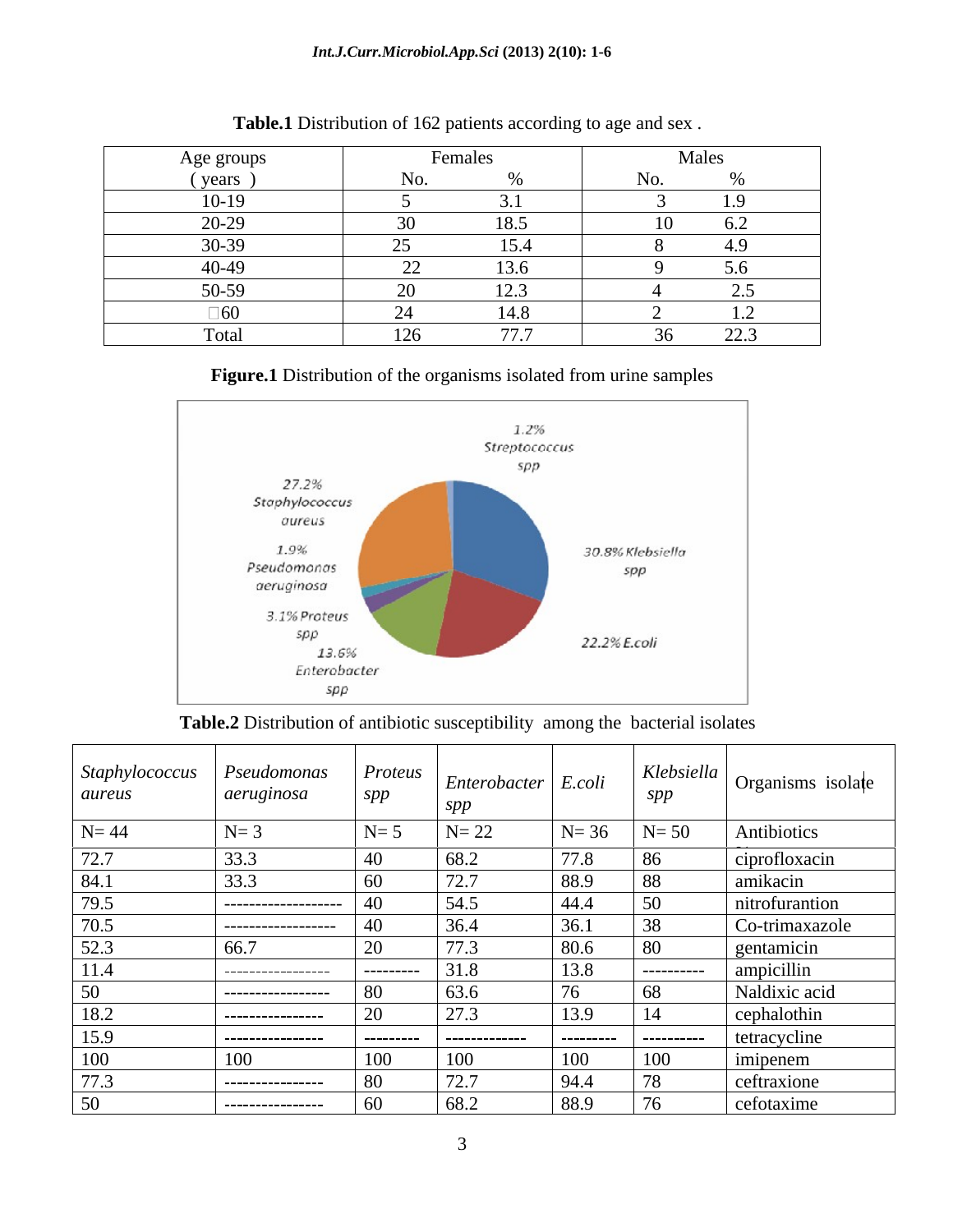Gram-negative pathogens *were Klebsiella* spp  $(30.8\%)$  and Gram-positive pathogens  $(77.7\%)$  of the positive culture which (1.9%), and *Streptococcus* spp (1.2%) (Gram-positive pathogens: 28.4%; Gram – the male and female genitourinary antibiotics used in this study (table. 2) writinary tract infection in this study;

the Gram-negative pathogens were shown *aureus* was showed susceptibility to activity against *Pseudomonas aeruginosa* . imipenem (100%), amikacin (84.1%), nitrofurantion(79.5%),ceftraxione(77.3%),

Urinary tract infections are the most common cause of infectious disease to ampicillin and cephlothin, this result produced by a variety of enteropathogenic was similar to the study by Sahm *et al.*, produced by a variety of enteropathogenic bacteria (Morrison. and Wenzel, 1986; (2001). On the other hand these bacteria

Table (1) the sex distribution in this study

The most common isolated pathogens in showing a statistically predominance of was *Staphylococcus aureus* (27.2%). The deal with similar reported by Abu Shaqra other pathogens were E.coli (22.2%), (2000). There was an elevation in the *Enterobacter* spp (13.6%)*, Proteus spp*(3.1%), *Pseudomonas aeruginosa* because they tend to get infections more negative pathogens 71.6%) (Fig.1). The system in anatomy (Gorbach *et al.,* 2004 ). isolated pathogens were showed There were high differences between the differences in their susceptibility to the distribution of pathogens which causes All the pathogens were sensitive to negative (71.6%), this result was similar to imipenem. The highest susceptibility for many studies in the world, may be due to by amikacin, ciprofloxacin, gentamicin, the other factors; healthcare, hygiene ceftraxione and cefotaxime. *Klebsiella spp* methods, education programs etc., (Astal was the commonest isolate which gave and Sharif, 2002). This study was showed high susceptibility to imipenem (100%), that *Klebsiella* spp. to be the commonest amikacin(88%),ciprofloxacin(86%),ceftra pathogens (30.8%) among the Gram xione (78%) and cefotaxine(76%) with negative bacteria and *Staphylococcus*  resistant (1oo%) to ampicillin and *aureus* (27.2%) among the Gram-positive tetracycine. *E.coli* the second isolated bacteria. This result was similar to other pathogens of Gram-negative was showed studies; Gupta *et al*., (2002) and Orret *et*  susceptibility to imipenem(100%), *al.,* (2006). The isolated pathogens were ceftraxione(94,4%), amikacin, cefotaxime sensitive to imipenem, this result was (88.9%),ciprofloxacin (77.8%) and similar to Alhambra *et al.* ( 2004), but that naldixic acid(76%). *Staphylococcus*  study found; imipenem had a more limited females with urinary tract infection (77.7%) of the positive culture which incidence of infection among females than males due to the differences between the male and female genitourinary urinary tract infection in this Gram-positive ( 28.4%) and Gram the different environmental conditions and

ciprofloxacin (72.7%) co-trimaxazole negative were resistant to ampicillin and (70.5%) and gentamicin(52.3%),naldixic cephalothin with (100%) resistance to acid , cefotaxime (50%) respectively with tetracycline, this result was similar to the low sensitivity to ampicillin (15.9%) and study reported by Sahm *et al.,* (2001) and cephalothin(8.2%). Orret *et al*., (2006). *E. coli*, the second Nicolle, 2001). were showed a high sensitivity to Most of the isolated pathogens of Gram isolated pathogens of Gram-negative ; a high level of bacterial resistance was seen to ampicillin and cephlothin , this result was similar to the study by Sahm *et al.*, (2001). On the other hand these bacteria ceftraxione, amikacin, cefotaxime, gentamicin, ciprofloxacin and naldixic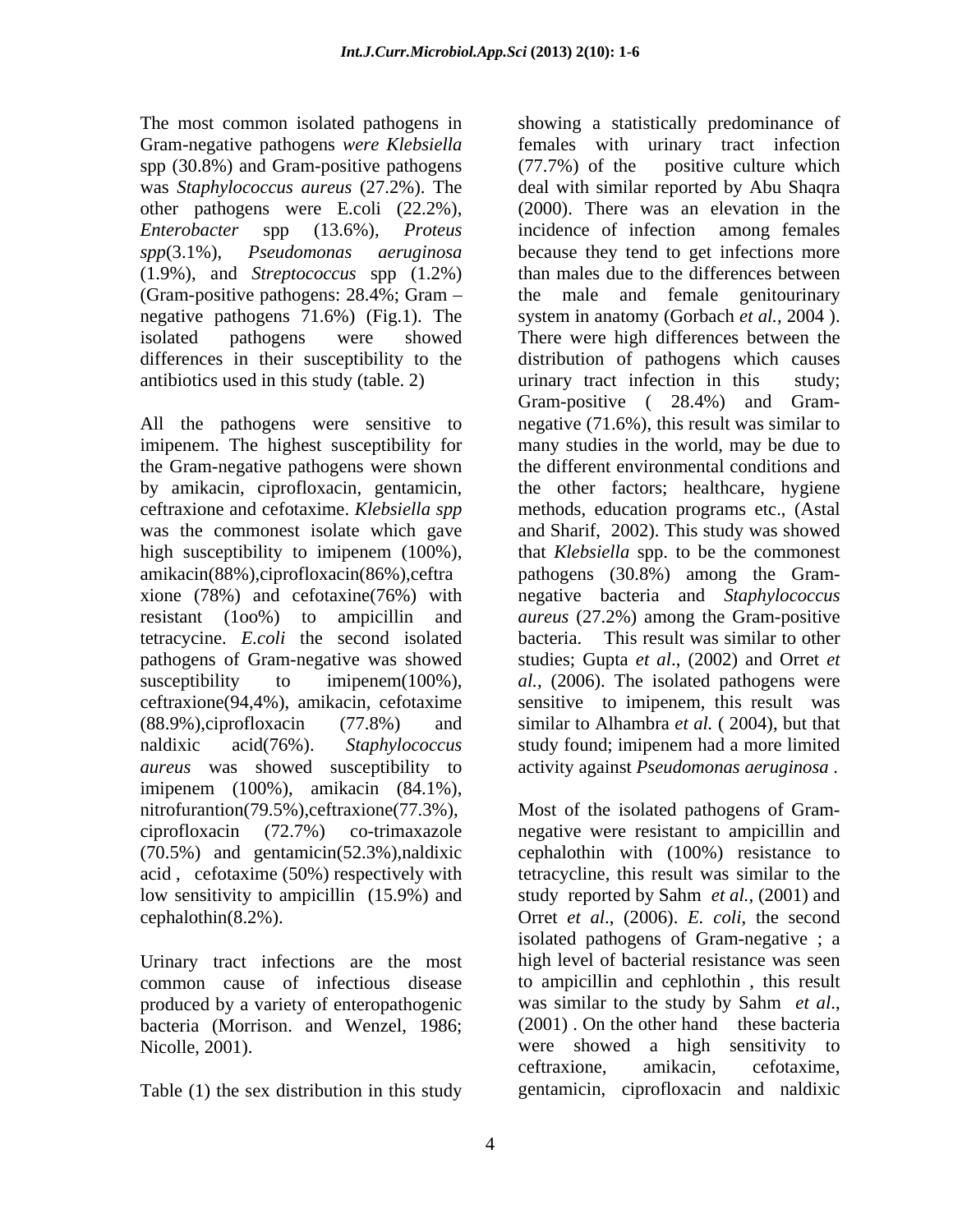acid. This study was similar to the study by Mansour *et al*., (2009). MP.;Farser, AG.; Simmons,A. editors. Saphylococcus auerus was the commonest **Practical medical microbiology**. 14<sup>th</sup> isolate of Gram-positive in this study edition. Churechill which showed high sensitivity to the Livingston. Newyork; pp 53-93. antibiotics: amikacin, nitrofurantion , Collee, J.G., A.G. Fraser, B.P. Marmion ceftraxione , ciprofloxacin and co-and Simmin, A. 1996. Mackie and trimaxazole. This result was similar to the study reported by Mansour *et al*., (2009).

It is concluded that Gram-negative and Forbes, B.A., D.F. Sahm and Weissfeld, positive pathogens were responsible for  $A.S.$  .2007. Bailey and Scott  $\Box$  s<br>urinary tract infection. The most common Diagnostic microbiology  $12^{th}$ urinary tract infection . The most common Diagnostic microbiology, isolated pathogens of Gram-negative was *Klebsiella* spp. and the most effective Foxman, B. , 2002. Epidemiology of urine antimicrobial agents were imipenem, tract infection: incidence, morbidity amikacin, ciprofloxacin, gentamicin, ceftraxione and cefotaxime . Also the most common isolated pathogens of Gram Gorbach, S.I., J.G. Bartlett and Blacklow, positive was *Staphylococcus aureus* and the most effective antibiotics against them Philadelphia: Lippincott Williams & were imipenem, amikacin, nitrofurantion, Wilkins. ceftraxione, ciprofloxacin and co-Gupta, V., A. Yadav and Joshi, R.M. trimaxazole. 2002. Antibiotic resistance pattern in

- Abu Shaqra, Q., 2000. Occurrence and community acquired urinary tract
- Alhambra,A., J.A. Cuadros,J.Cacho, J.L. Vitro susceptibility of recent antibiotic ertapenem and 12 other antibiotics.
- Astal, Z.Y., And Sharif, F.A. 2002 . Relationship between demographic
- Colle, J.G., J.P. Duguid, A.G. Fraser and strategies in the diagnosis of infectious

syndromes. In:Collee, JG.; Barrie, the contract of the contract of the contract of the contract of the contract of the contract of the contract of the contract of the contract of the contract of the contract of the contract of the contract of the contract o edition. Churechill Livingston.Newyork;

- McCortney practical medical microbiology. Pearson professional, New York: 385pp.
- A.S.  $.2007$ . Bailey and Scott s Diagnostic microbiology,  $12^{\text{m}}$ the contract of the contract of the contract of the contract of the contract of the contract of the contract of the contract of the contract of the contract of the contract of the contract of the contract of the contract o edition,Mosby Elsevier; 842-55
- and economic costs . Am.J. Med.113:5s-13s.
- Gorbach, S.I., J.G. Bartlett and Blacklow, N.R. 2004. Infections diseases. Philadelphia: Lippincott Williams& Wilkins.
- **References** Microbiol. 20:96-98. uropathogens. Indian J. Med. Microbiol. 20:96-98.
	- antibiotic sensitivity of evidence for the U.S. preventive Enterobacteriaccae isolated from a group of Jordanian patients with Recommendation statement. Ann. Lin, K., and Fajardo, K. 2008.Screening for a symptomatic bacteriuria in adults: services Task Force reaffirmation. Recommendation statement. Ann. Inter. Med. Jul 1; 149 (1 ):W20- 4.
	- infections. Cytobios.; 101: 15-21 . Mansour,A., M. Manjjeh and Zohreh, P. GÓmez-Garcés and Alós,J.I. 2004. In resistant urinary pathogens to antibiotics. Jundishapur J. 2009. Study of bacteria isolated from urinary tract infections and determination of their susceptibility to antibiotics. Jundishapur J. Microbio.2(3): 118-123.
	- characteristics and community- to Enterococcus. Ten year's experience acquired urinary tract infection. at a university hospital. Arch. Intern.<br>EMHJ.; 8(1): 164-71. Med. 146:549-51. Morrison, A.J.Jr., and Wenzel, R.P. 1986. Nosocomial urinary tract infectionsdue at a university hospital. Arch. Intern. Med. 146:549-51.
	- Marmion, B.P. 1996. Laboratory standards (NCCLS) 1988.<br>
	strategies in the diagnosis of infectious Performance standards for National Committee for clinical laboratory standards (NCCLS) 1988. Performance standards for